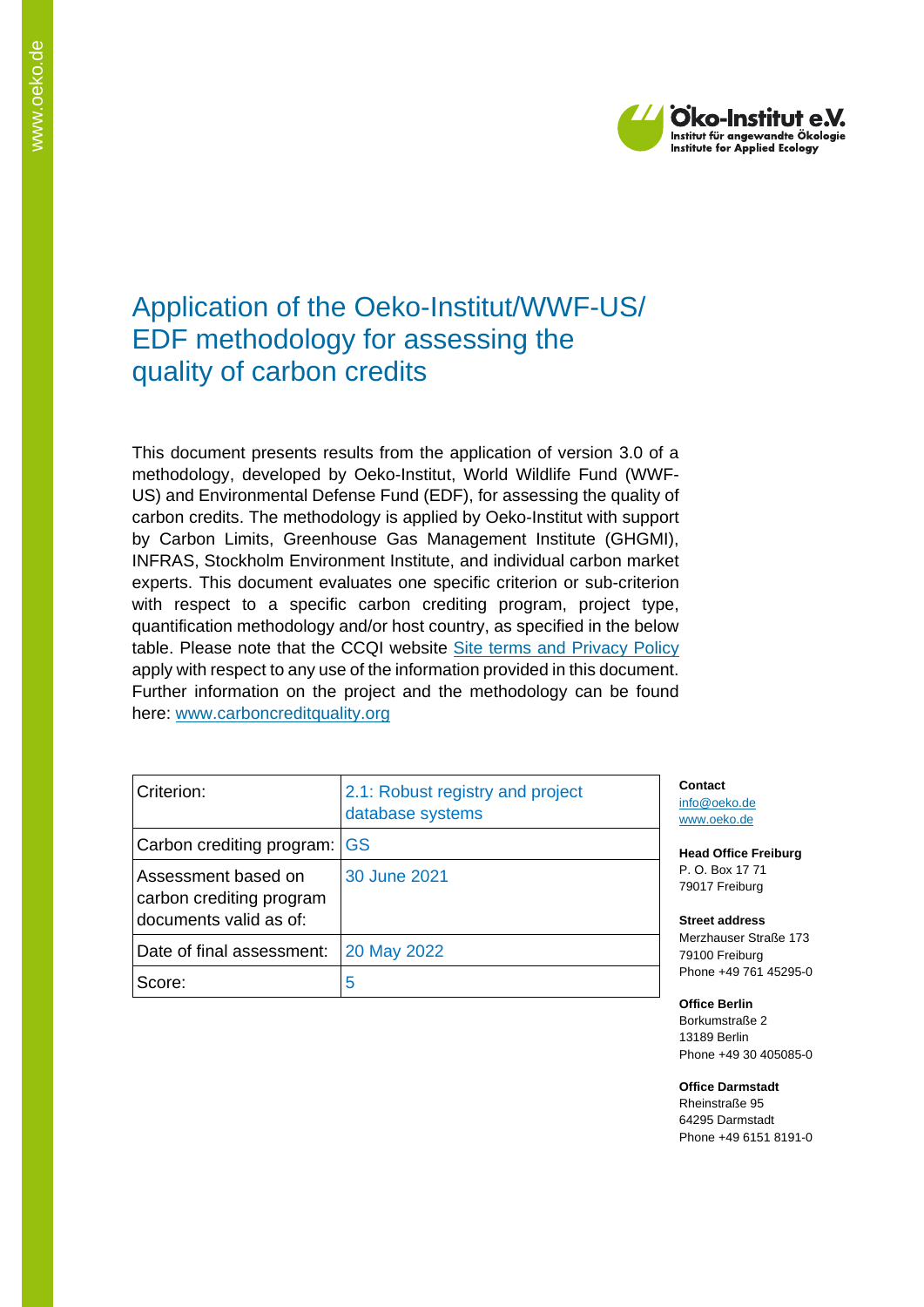# **Assessment**

# **Indicator 2.1.1.**

# **Relevant scoring methodology provisions**

"The registry is capable of securely effectuating the issuance, transfer, and cancellation of carbon credits."

# **Information sources considered**

- 1 The Gold Standard Foundation Registry Terms of Use (last updated November 2013) and Gold Standard Terms & Conditions (last updated May 2014), available at [https://www.goldstandard.org/sites/default/files/gold-standard-registry\\_tou\\_tcs.pdf](https://www.goldstandard.org/sites/default/files/gold-standard-registry_tou_tcs.pdf)
- 2 Terms and Conditions (April 2019), available at [https://globalgoals.goldstandard.org/standards/T-PreReview\\_V1.1-Terms\\_and\\_Conditions.pdf](https://globalgoals.goldstandard.org/standards/T-PreReview_V1.1-Terms_and_Conditions.pdf)
- 3 Registry App Terms of Use (April 2019), available at [https://globalgoals.goldstandard.org/t](https://globalgoals.goldstandard.org/t-preview-registry-app-terms-of-use/)[preview-registry-app-terms-of-use/](https://globalgoals.goldstandard.org/t-preview-registry-app-terms-of-use/)
- 4 Personal communication, February 2022

# **Relevant carbon crediting program provisions**

Provision 1 Source 1, section 6: Listing and Registration of Projects and Certification of Units;

Source 1, section 7: Recording the Transfer of Units;

Source 1, section 8: Retirement of Units;

Source 1, section 9: Suspension and Cancellation.

- Provision 2 Source 2, section 6: "The Gold Standard Registry is Gold Standard's electronic database that stores and publicly displays Data about Projects and Products for transactional and informational purposes. All Projects and Products must be recorded on The Gold Standard Registry. SC uses a proprietary software application (the "SC App") to facilitate the certification process. Unless otherwise agreed in writing with SC, all Projects and Products must use the SC App for certification. You understand and agree that once You submit Project or Product Data to the SC App or Gold Standard Registry, such Data becomes the property of the Gold Standard, except where otherwise provided by the applicable law".
- Provision 3 Source 3, section 23.4: "All information stored in The Gold Standard Registry or SC App is on secure servers and will be encrypted wherever possible".
- Provision 4 Source 4: "Our registry is built on world-class infrastructure and security systems, with both Amazon used as our data centre supplier and auth0 used for data authentication. Our secure data centres continually manage risk and undergo recurring assessments to ensure compliance with industry standards. We keep a rolling set of records related to any users accessing the system and any system communications sent, down to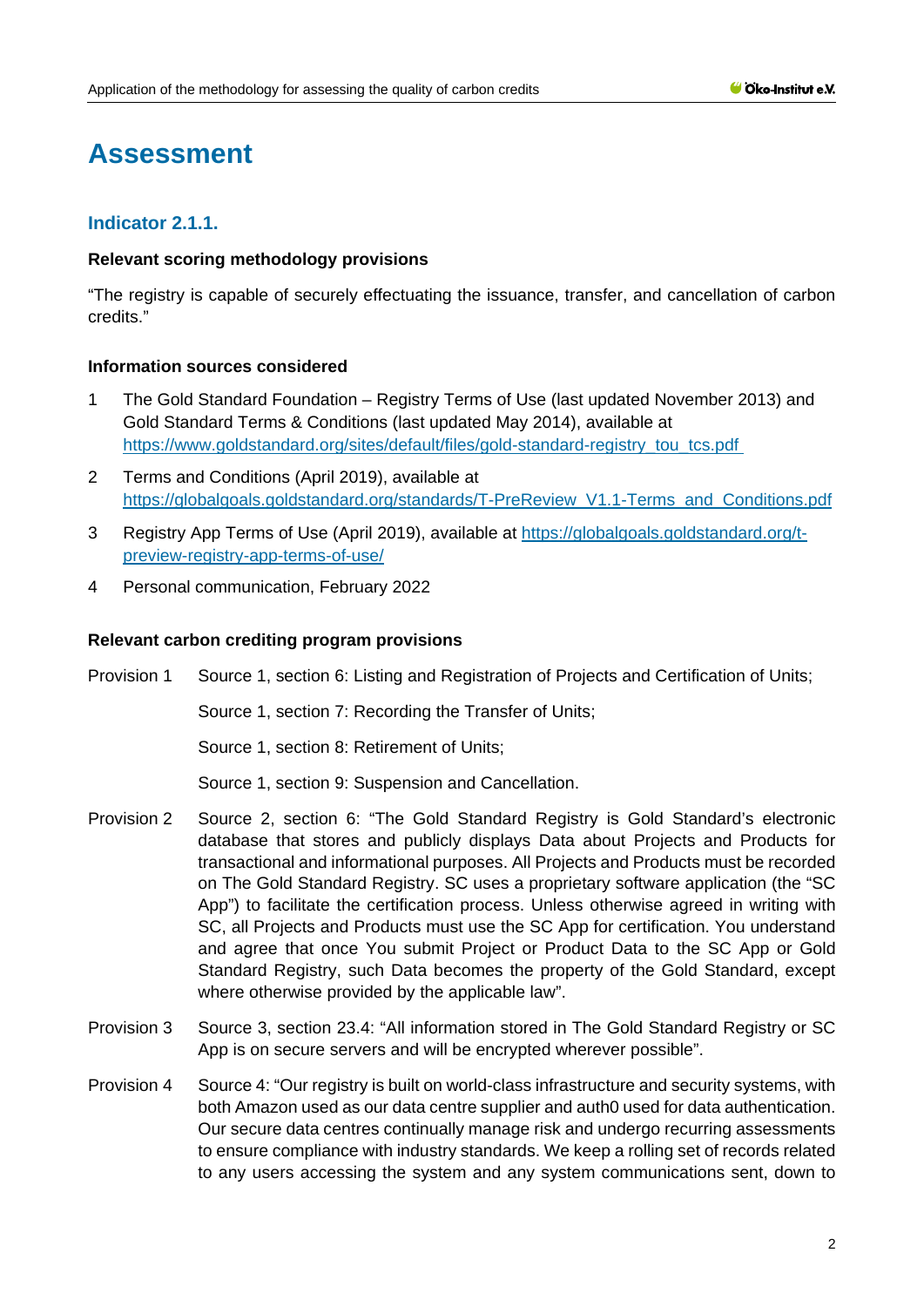the time the email was delivered. Beyond that we track all transactions that take place within the registry for security and auditing purposes. The logs are read-only with write access limited to the system and can only be accessed by our Technical Leads and Product Management. All database data is encrypted at rest with AES-256, blocklevel storage encryption. Keys are managed by Amazon's AWS Key Management Service, and individual volume keys are stable for the lifetime of the volume. All database backups are stored in an encrypted S3 bucket; access control is role based and database credentials are rotated regularly".

# **Assessment outcome**

Yes (1 Point)

# **Justification of assessment**

There is no way for the project team to independently assess the security of the registry. No issues relating to a lack of security of the registry have been reported. Additionally, the terms of use for Gold Standard's registry contain detailed provisions for effectuating the issuance, transfer and cancellation of carbon credits (Source 3, sections 7, 8 and 9). Additionally, the available information on the software which the Impact Registry is based on suggests that such functionality is present (Provisions 2 and 3). In a personal communication, Gold Standard provided further information on the registry is capably of securely effectuating the issuance, transfer and cancellation of carbon credits. Altogether, the indicator is therefore considered to be fulfilled.

# **Indicator 2.1.2**

#### **Relevant scoring methodology provisions**

"The registry tags each carbon credit with a unique identifier (e.g., serial number) and each carbon credit is clearly associated with a specific issuance."

#### **Information sources considered**

1 The Gold Standard Foundation – Registry Terms of Use (last updated November 2013) and Gold Standard Terms & Conditions (last updated May 2014), available at [https://www.goldstandard.org/sites/default/files/gold-standard-registry\\_tou\\_tcs.pdf](https://www.goldstandard.org/sites/default/files/gold-standard-registry_tou_tcs.pdf)

# **Relevant carbon crediting program provisions**

Provision 1 Source 1, section 6.4: "Where The Gold Standard lists Units in accordance with this clause 6, such Units will be listed with a unique serial number in The Gold Standard Registry recorded against the listing in the Account Holder's account, unless the Unit has already been listed with a serial number by any governing body, association, board or other entity pursuant to any Standard, in which case if required by such entity, The Gold Standard will record this serial number (or a part thereof) against the listing in the Account Holder's account."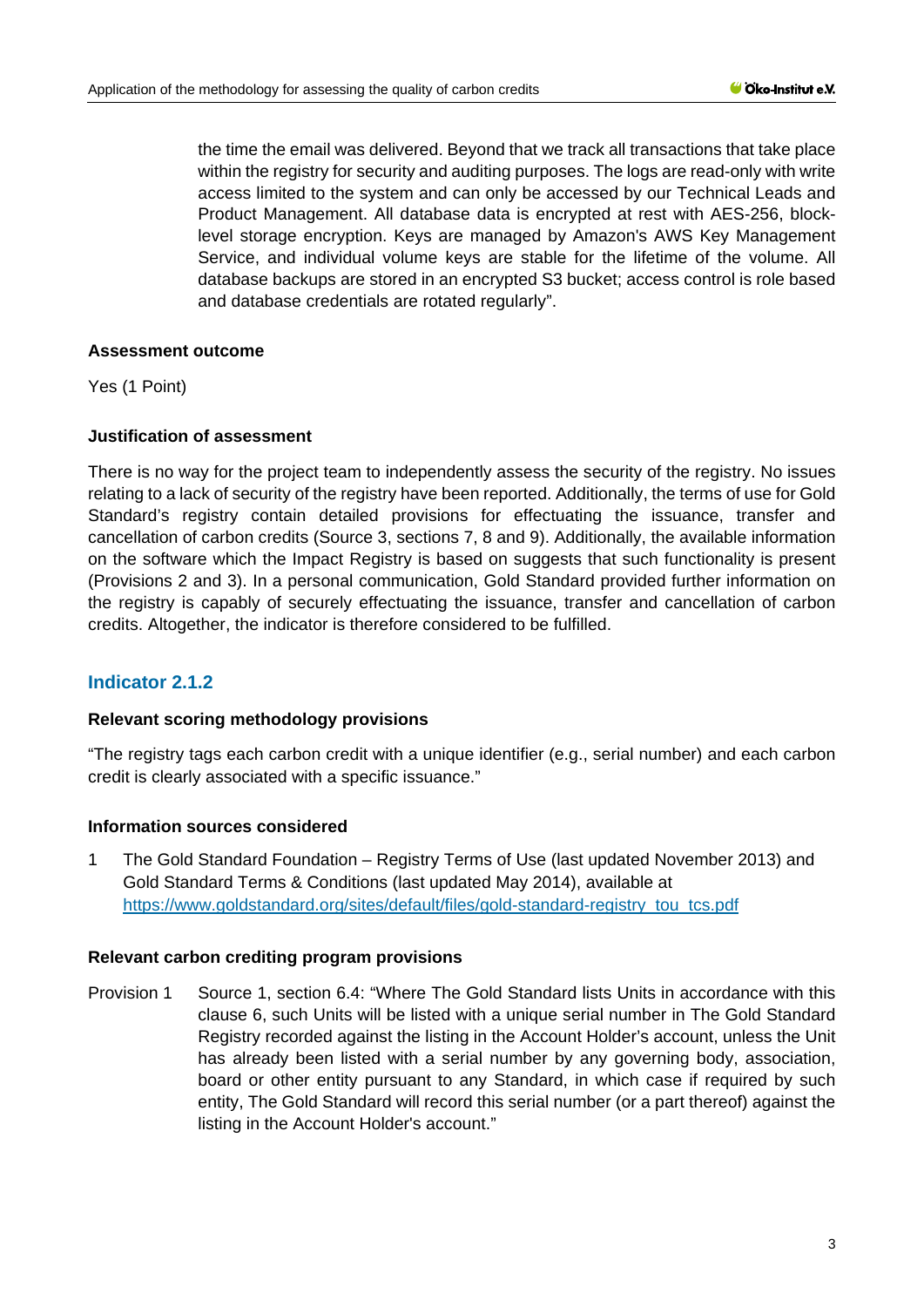# **Assessment outcome**

Yes (1 Point).

# **Justification of assessment**

The above documentation specifies that the indicator is fulfilled.

# **Indicator 2.1.3**

# **Relevant scoring methodology provisions**

"The program has established procedures to clearly identify the owner of a carbon credit, including which entities are entitled to request for the issuance, transfer or cancellation of a carbon credit."

# **Information sources considered**

- 1 Gold Standard Registry, available at [https://registry.goldstandard.org](https://registry.goldstandard.org/)
- 2 Principles & Requirements Version 1.2 (October 2019), available at <https://globalgoals.goldstandard.org/101-par-principles-requirements/>
- 3 The Gold Standard Foundation Registry Terms of Use (last updated November 2013) and Gold Standard Terms & Conditions (last updated May 2014), available at [https://www.goldstandard.org/sites/default/files/gold-standard-registry\\_tou\\_tcs.pdf](https://www.goldstandard.org/sites/default/files/gold-standard-registry_tou_tcs.pdf)

# **Relevant carbon crediting program provisions**

- Provision 1 Source 2, section 3.1.1: "The following General Eligibility Criteria applies to all projects seeking Gold Standard Certification: […] f) Legal Ownership: Full and uncontested legal ownership of any Products that are generated under Gold Standard Certification (for example carbon credits) shall be demonstrated".
- Provision 2 Source 3, section 15: "Users applying for registration of an Energy Project of LUF Project must confirm exclusive ownership and legal title to that Project or that the User is authorized to act as a "Project Participant".
- Provision 3 Source 3, section  $4.1 4.2$ : "Subject to clause  $4.4$ , and subject to receipt of any documentation required by The Gold Standard or Markit, an Agent may operate an account in The Gold Standard Registry in accordance with clause 3.2 on behalf of a Project Participant or Project Owner who owns or intends to own Units".
- Provision 4 Source 3, section 5.1: "The Account Holder's account manager shall appoint one or more Authorised Users to exercise and fulfil the Account Holder's rights and obligations under these Terms of Use once it has opened an account in The Gold Standard Registry in accordance with clause 3.2".
- Provision 5 Source 3, section 6.1: "Listing and Registration of Projects and the Certification of Units", Registry Terms of Use, i.a.:

"Upon request by the Account Holder made via The Gold Standard Registry, The Gold Standard may list one or more projects, and Units resulting from such project(s), in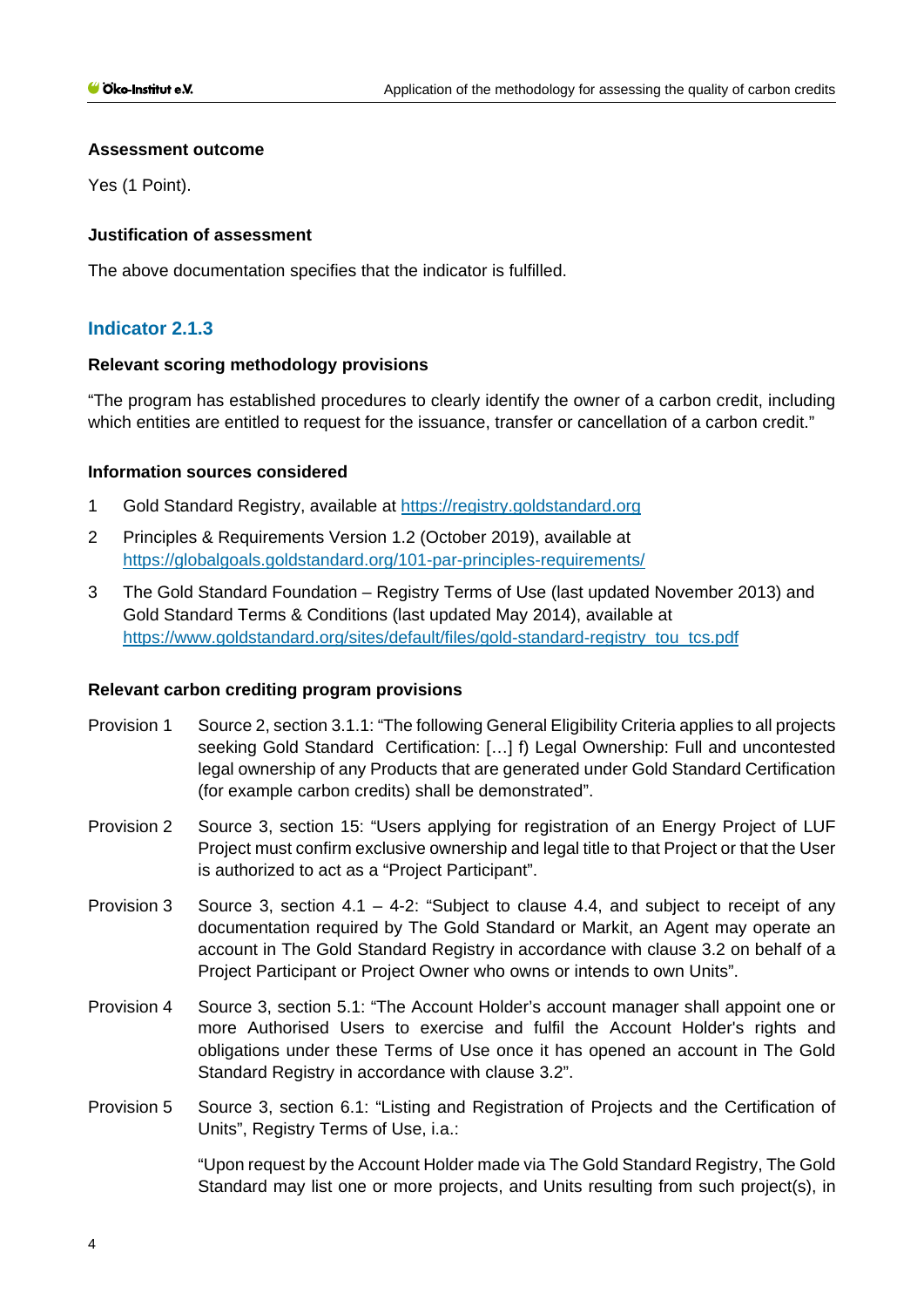accordance with this clause 6, The Gold Standard Operative Documents and the terms specified in the Markit User Guidelines".

Provision 6 Source 3, section 7.1: "Recording the Transfer of Units", Registry Terms of Use, i.a.:

"Upon request by the Account Holder made via The Gold Standard Registry, The Gold Standard may list one or more projects, and Units resulting from such project(s), in accordance with this clause 6, The Gold Standard Operative Documents and the terms specified in the Markit User Guidelines".

Provision 7 Source 3, section 8.1: "The Account Holder may retire Units in The Gold Standard Registry in accordance with the rules set out in these Terms of Use, the Markit User Guidelines and The Gold Standard Operative Documents".

# **Assessment outcome**

Yes (1 Point).

# **Justification of assessment**

Gold Standard has established clear procedures to identify the owner of a carbon credit (provision 1). The Terms of Use of Gold Standard's registry also lay down clear rules on which entities are entitled to request for the issuance, transfer or cancellation of credits (provisions 2-7). The indicator is therefore fulfilled.

# **Indicator 2.1.4**

#### **Relevant scoring methodology provisions**

"The registry or project database system makes relevant information on carbon credits readily available to users and the public in a user-friendly format, including:

- a. The project to which the carbon credit was issued, including unique identifying information about the project
- b. The host country of the relevant project (i.e., the country where the project is implemented)
- c. Information on the status of the credit (e.g., cancelled or active)."

# **Information sources considered**

- 1 The Gold Standard Foundation Registry Terms of Use (last updated November 2013) and Gold Standard Terms & Conditions (last updated May 2014), available at [https://www.goldstandard.org/sites/default/files/gold-standard-registry\\_tou\\_tcs.pdf](https://www.goldstandard.org/sites/default/files/gold-standard-registry_tou_tcs.pdf)
- 2 Principles & Requirements Version 1.2 (October 2019), available at <https://globalgoals.goldstandard.org/101-par-principles-requirements/>
- 3 Key Project information and project design document (PDD), v. 1.2 (2020), available at <https://globalgoals.goldstandard.org/t-prereview-design-document/>
- 4 Gold Standard Registry, available at [https://registry.goldstandard.org](https://registry.goldstandard.org/)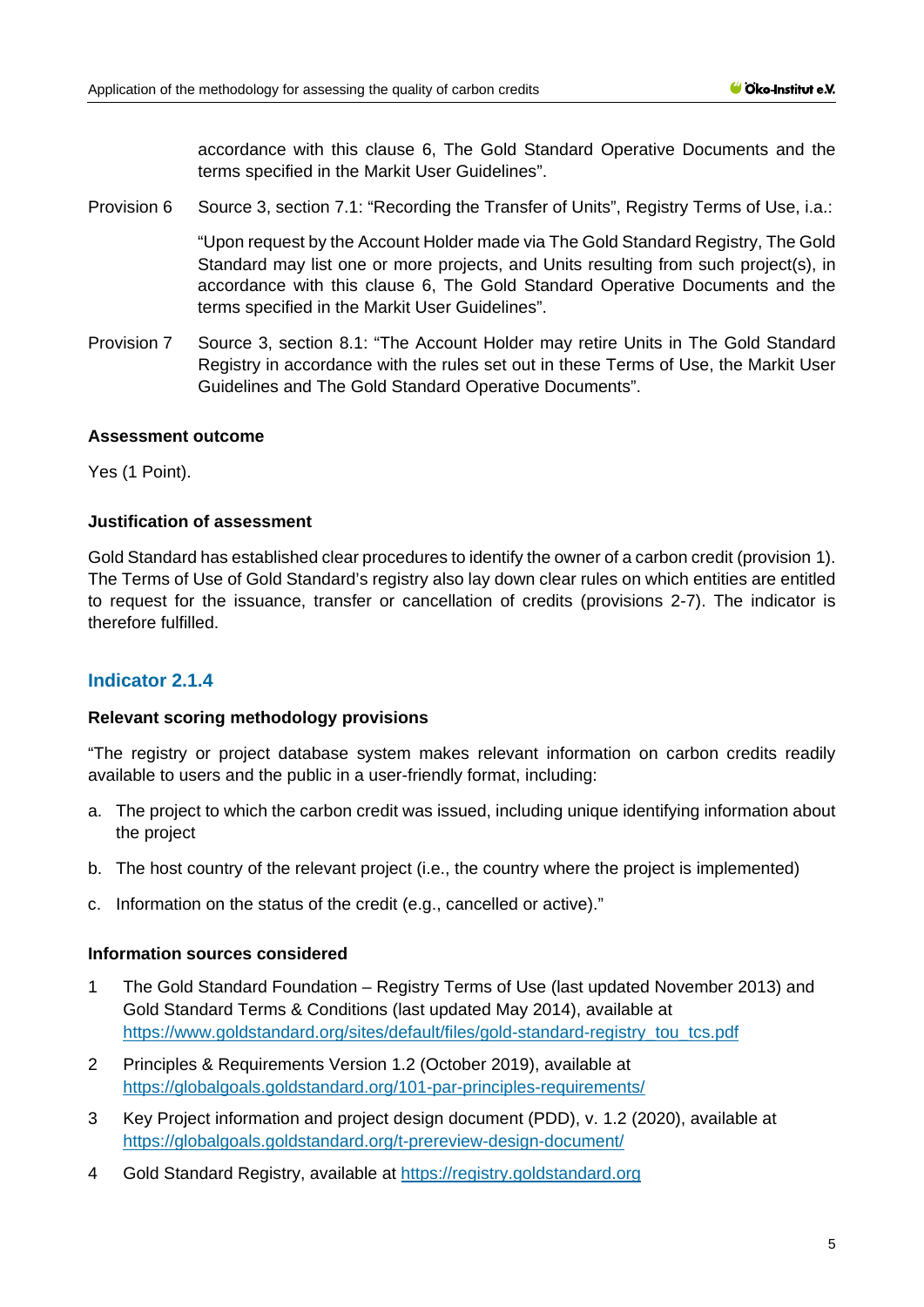# **Relevant carbon crediting program provisions**

- Provision 1 Source 1, section 6.2: "The Gold Standard will require any Account Holder […] to provide […] documentation outlining the design of the project(s)".
- Provision 2 Source 1, section 6.10: "The Account Holder who is designated as a project developer must upload project documents to its account on The Gold Standard Registry within 60 calendar days of opening an account".
- Provision 3 Source 2, section 6.1.1: "Projects shall provide evidence of conformity to the Requirements using approved Gold Standard Project templates except for supporting evidence and documents. The following project documentation and associated evidence and information are required at different stages of the project cycle […] Key project information (see PDD template)".

# **Assessment outcome**

- a. Yes (1 Point)
- b. Yes (1 Point)
- c. Yes (1 Point)

# **Justification of assessment**

Project owners are required to provide the required information including a description of the project as well as information on the host country when submitting their PDD (provisions 1, 3 as well as source 3 requiring a description of the project, including the location of a project and technologies used as well as information on applied methodologies and GHGs included in the calculation of the project's emission reductions or removals). A description of the project is available for each project in the registry (provision 2) and information on the project is clearly linked to any carbon credit issued. Also, the host country is specified for each project as well as for each credit issued in the registry. The registry also provides information on the status of each credit in tabular format (source 4). All elements of this indicator are therefore fulfilled.

# **Indicator 2.1.5**

#### **Relevant scoring methodology provisions**

"The program has established provisions that identify, or allow the public to identify, for each carbon credit, or each block of carbon credits, the period in which the emission reductions or removals occurred."

#### **Information sources considered**

- 1 Gold Standard Registry, available at [https://registry.goldstandard.org](https://registry.goldstandard.org/)
- 2 Monitoring Report Template, version 1.1 (October 2020), available at <https://globalgoals.goldstandard.org/t-perfcert-monitoring-report/>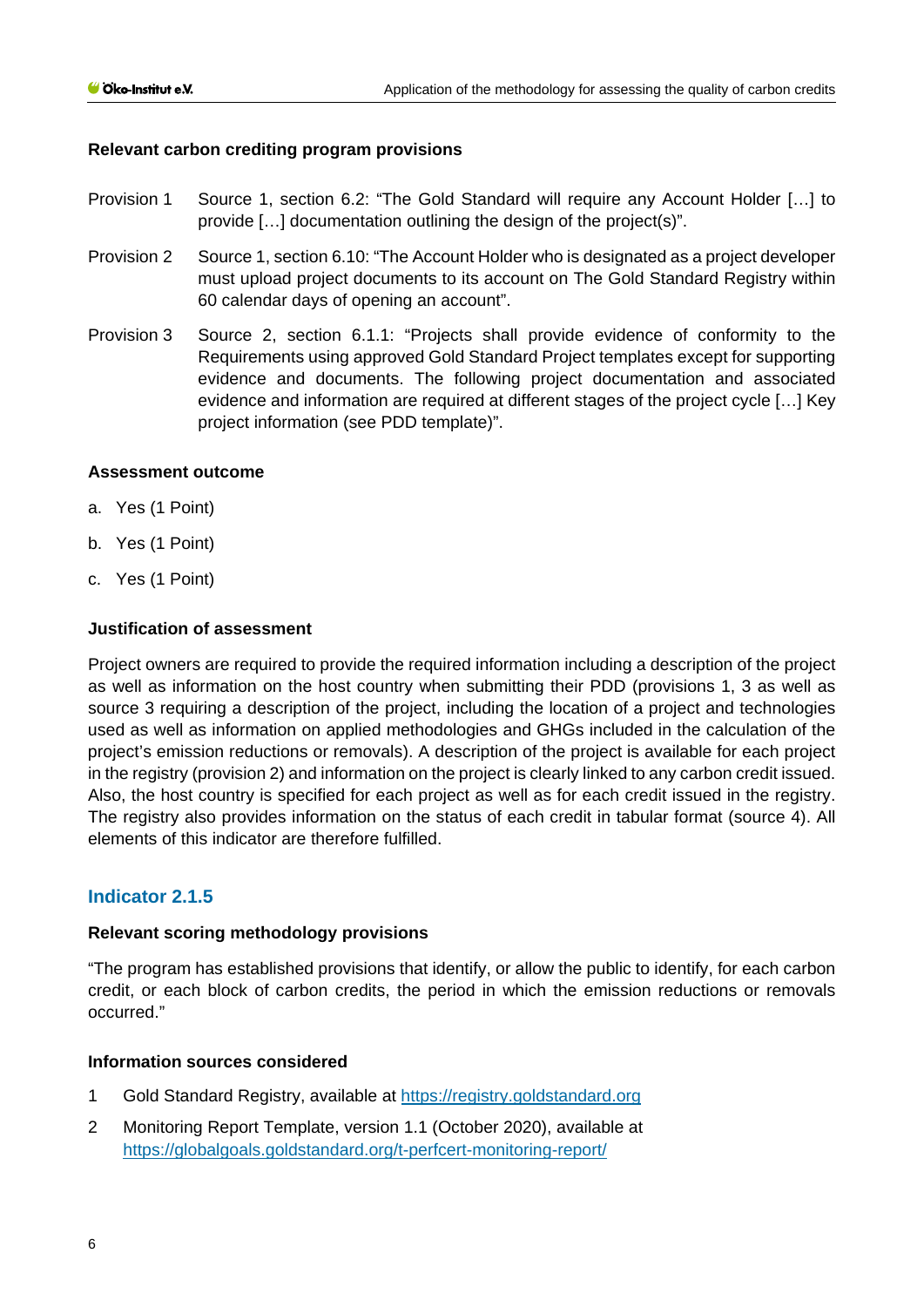3 Template guide monitoring report, version 1.1 (October 2020), available at <https://globalgoals.goldstandard.org/t-perfcert-monitoring-report/>

#### **Relevant carbon crediting program provisions**

Provision 1 Source 2, page 6: Guidance: "Referring to the monitoring period start and end dates in the KPI table, divide the monitoring period into calendar years and **calculate the amount of Product generated in each calendar year**".

# **Assessment outcome**

Yes (1 Point).

# **Justification of assessment**

In the monitoring report template, Table 2 requires project owners to provide information on the vintages of the credits (source 2). Additionally, the template guide for the monitoring report provides instructions for how to report information on the vintage (provision 1). Also the registry provides information on vintages (source 1). The indicator is therefore fulfilled.

# **Indicator 2.1.6**

# **Relevant scoring methodology provisions**

"The program administers a publicly accessible, transparent and easily searchable project database that provides relevant information needed to avoid double counting. The project database may operate as a separately functioning system or be incorporated as part of the program's registry system. The database provides a unique identifier for each project that can be cross-referenced with carbon credits issued in the program's registry, so that project information can be identified for every carbon credit issued within the registry.

The project database makes, moreover, the following information accessible, either by means of data entries or by means of documents made available through the database:

- a. A description of the project, including information on the mitigation technologies
- b. The emission sources, sinks, and greenhouse gases included in the calculation of the project's emission reductions or removals, along with the location(s) of all relevant sources and sinks
- c. The country and geographical location where the project is implemented, and any other information needed for the project to be unambiguously identified and distinguished from other projects that may occur in the same location
- d. The project owners."

#### **Information sources considered**

- 1 Gold Standard Registry, available at [https://registry.goldstandard.org](https://registry.goldstandard.org/)
- 2 Principles & Requirements Version 1.2 (October 2019), available at <https://globalgoals.goldstandard.org/101-par-principles-requirements/>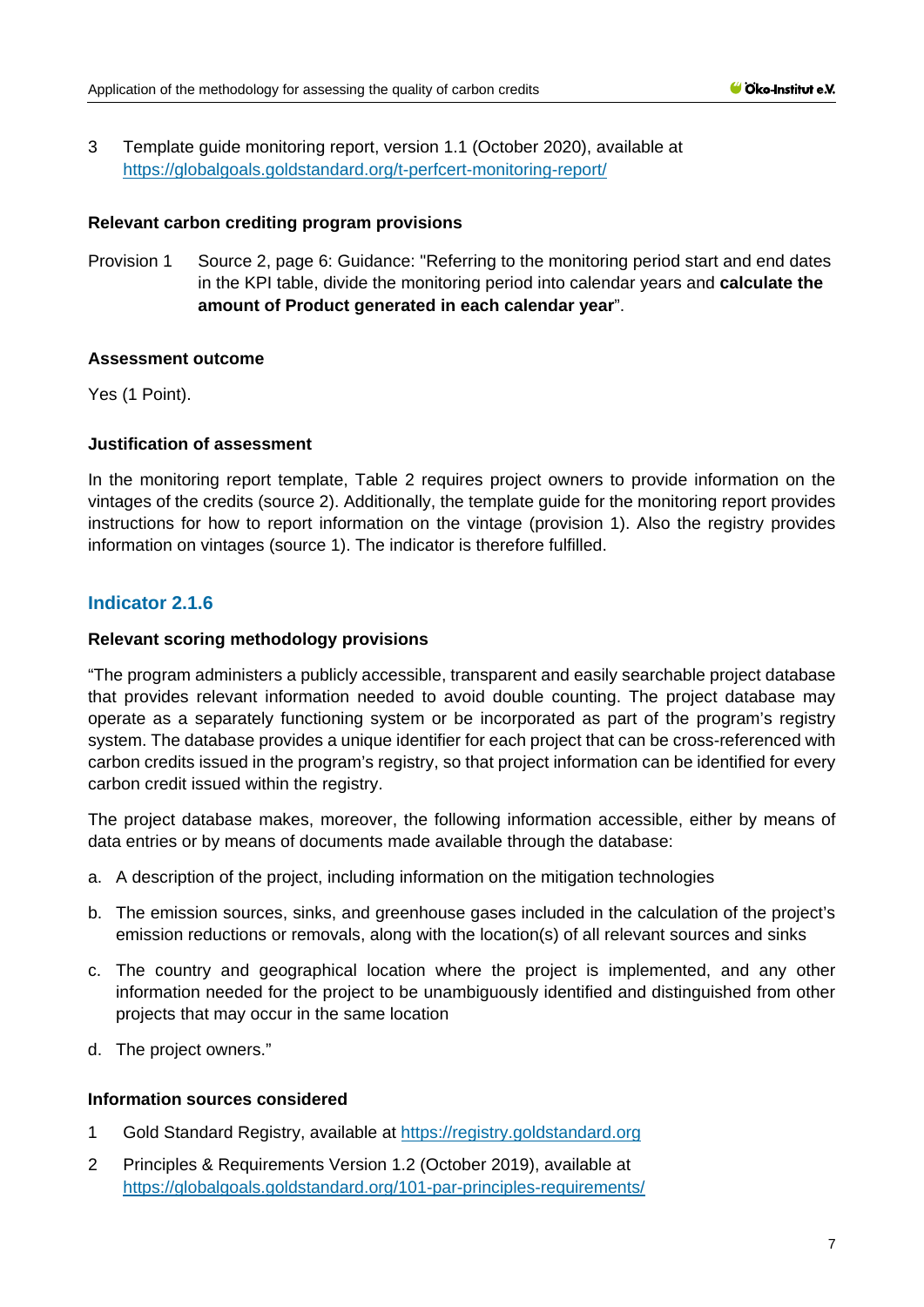- 3 Key Project information and project design document (PDD), v. 1.2 (2020), available at <https://globalgoals.goldstandard.org/t-prereview-design-document/>
- 4 The Gold Standard Foundation Registry Terms of Use (last updated November 2013) and Gold Standard Terms & Conditions (last updated May 2014), available at [https://www.goldstandard.org/sites/default/files/gold-standard-registry\\_tou\\_tcs.pdf](https://www.goldstandard.org/sites/default/files/gold-standard-registry_tou_tcs.pdf)

### **Relevant carbon crediting program provisions**

- Provision 1 Source 4, section 6.2: "The Gold Standard will require any Account Holder […] to provide […] documentation outlining the design of the project(s)".
- Provision 2 Source 2, section 6.1.1: "Projects shall provide evidence of conformity to the Requirements using approved Gold Standard Project templates except for supporting evidence and documents. The following project documentation and associated evidence and information are required at different stages of the project cycle […] Key project information (see PDD template)".
- Provision 3 Source 3: Key project information including title and host country; description of the project in section A including location of a project.
- Provision 4 Source 4, section 6.10: "The Account Holder who is designated as a project developer must upload project documents to its account on The Gold Standard Registry within 60 calendar days of opening an account".

#### **Assessment outcome**

General requirement: Yes (1 Point)

- a. Yes (1 Point).
- b. Yes (1 Point)
- c. Yes (1 Point)
- d. Yes (1 Point)

#### **Justification of assessment**

Gold Standard's registry is publicly available and serves as the program's project database that is easily searchable. The program's registry provides a unique identifier for each project (GS ID) that is linked to any carbon credits issued to the respective project (Source 1).

Via the website of the registry, documents related to each project that is "registered" (thus has gone through the full registration process) can be accessed via a link to the website of sustain-cert, including the Project Design Document (PDD) which provides information on the emission sources, sinks and greenhouse gases included in the calculation of the project's emission reductions or removals (Source 1). Project owners are required to provide the required information including a description of the project as well as information on the host country when submitting their PDD for a preliminary review process at the start of the project cycle (Provisions 1 to 4). Also, the host country is specified for each project as well as for each credit issued in the registry (Source 1). The project